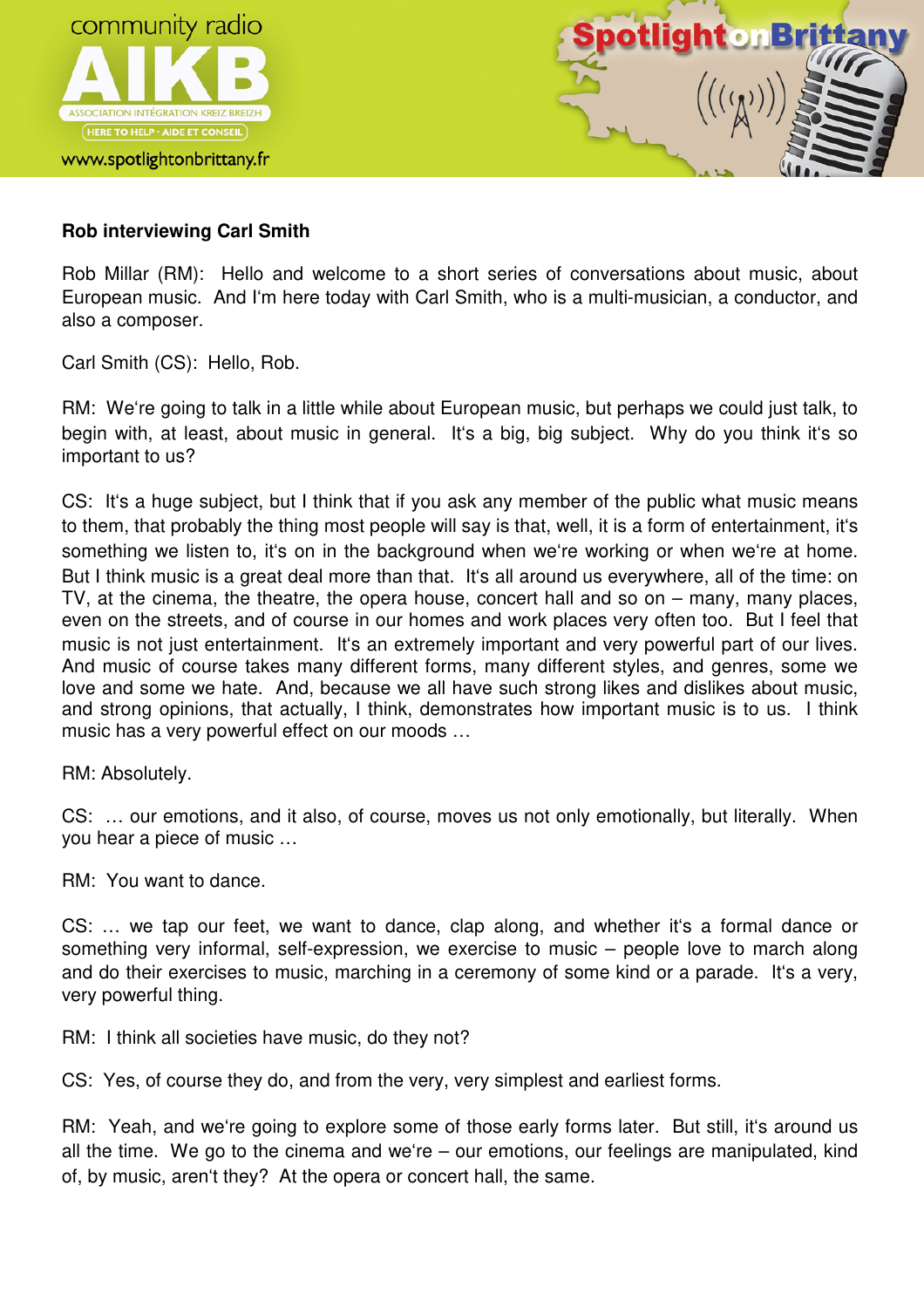

## www.spotlightonbrittany.fr



CS: Yes, absolutely. Music is also a very shared, a very social experience, and we love to share music with others, and I think it is with us through the most important times in our lives, right from the cradle to the grave – parties, birthdays, weddings, many people have music playing when they work, when they socialise. Music can also be very nostalgic. Most people have a favorite song or a special melody that relates to a very important time in their lives. It reminds us of loved ones and people who may no longer be with us.

RM: You talked about births, you talked about marriages, but you didn't talk about the funeral.

CS: No.

RM: That kind of music is also very, very important, and somehow can summarise a person's likes during their life or something that sums them up.

CS: Yes, absolutely. And, very often, people will choose their own funeral music in advance …

RM: Which they'll never hear.

CS: ... which they're never going to hear. But, nevertheless, it's really important to them and important to their family, and their friends to hear and to choose certain pieces of music that reflect and have some importance in the lives of that person.

RM: Music has been with us throughout history, hasn't it?

CS: Yes.

RM: … Not only is it worldwide, but it's also in time. There's been music since man has been able to hit a rock with a stick, I imagine.

CS: Yes, yes, perhaps somebody dropped a rock on their foot and let out a high note.

RM: That was the first song.

CS: But yes, you're absolutely right. Man has made music in some form or another. And, also very often it's been to do with communication. So, communicating with each other over a long distance, for example, thinking of, perhaps yodelling in the Alpine countries.

RM: That was especially created in order to communicate across …

CS: Exactly. Yes, across the valley.

RM: We'll maybe get to hear some of that another time. OK, yodelling, that's a particularly European phenomenon, isn't it?

CS: Yes. It is.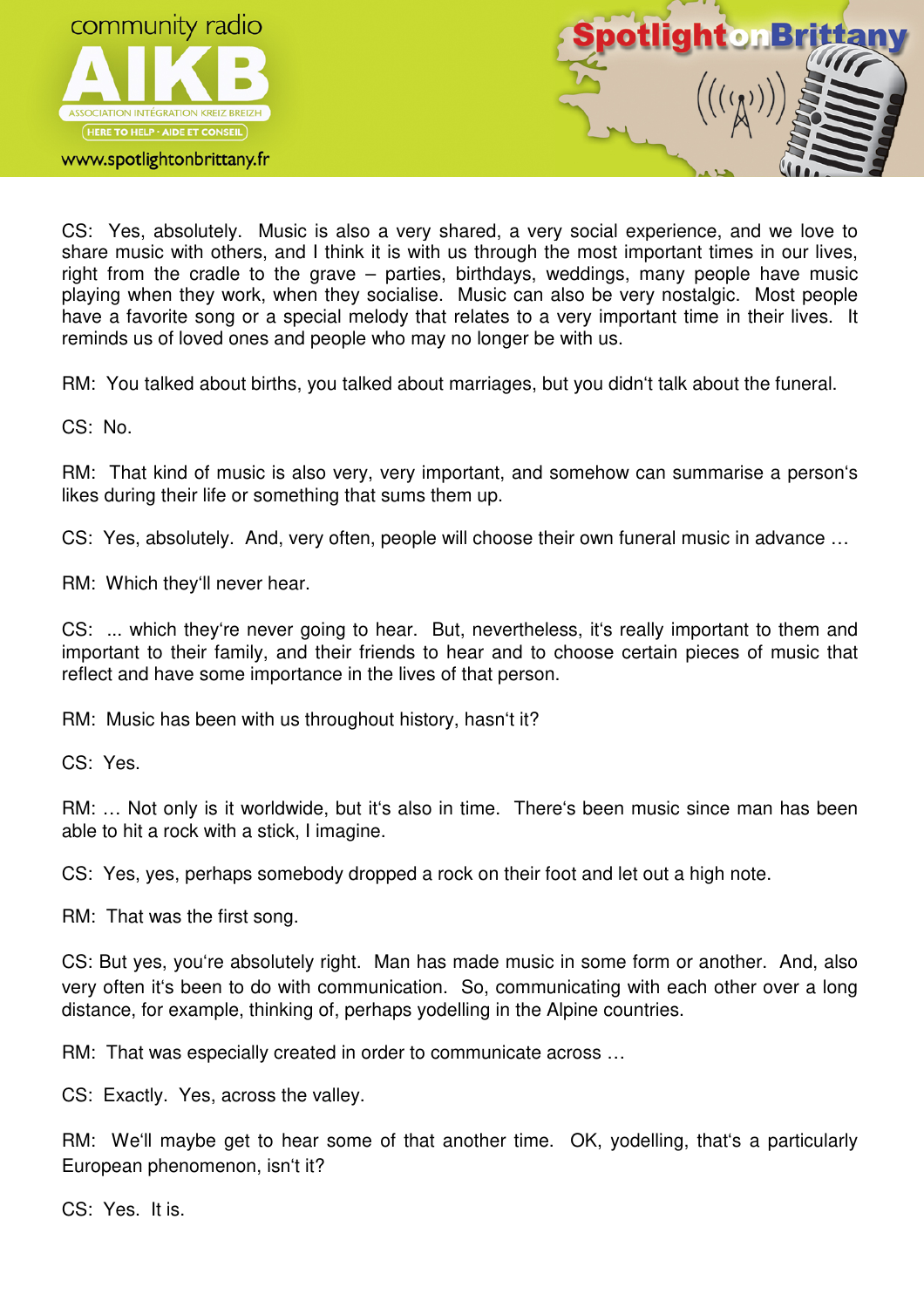

www.spotlightonbrittany.fr



RM: Let's think about music in terms of history. I mean, who were the first people to commission music?

CS: Well, going back a number of centuries, music really has existed in three main forms. The first is church music, or religious music of various kinds, and that really started in the monasteries with the monastic chants, the Gregorian chants, and things like that.

RM: Which was done without instruments, if I'm not mistaken.

CS: Yes, yes that's right. It was very much just a solo voice or a group of voices singing the same notes together. But these chants were written down. When the majority of the public couldn't read and couldn't write, the monks would write down these tunes, these chants.

RM: Did they write them down because they were an elite, or was it because they wanted to be able to reproduce the same tunes, the same melodies, whoever performed them?

CS: I think it's exactly that: the monastic life was very formal, very set, very rigid. They wanted to be able to use these particular chants or psalms in the same way, time and time again. And, of course as time has gone on, church music has developed into music for worship, hymns of praise, psalms, music for religious festivals …

RM: Communal experience is a factor again …

CS: Absolutely. Yes, but very much tied up with the religious experience, the church experience. Going into the more recent history, music will be performed on a huge scale. Oratorios, works like "The Messiah". In the  $19<sup>th</sup>$  century, you might have an orchestra of 200, and you might have a choir of 1,000 performing a work like "The Messiah". And, it's something which brought huge numbers of people together.

RM: So, the Church was very important in terms of creating or commissioning music.

CS: Indeed. Indeed. The second way that music developed was with the aristocracy, the wealthy patrons who would commission composers to write music for them. It was considered a great status symbol, if you had your own composer in your employ and not just a composer, you would have musicians in your employ, so you would have an orchestra, or a chamber group, or a smaller ensemble. As a wealthy person, you were paying someone to write music for you, and entertain you, and entertain your friends, and impress everybody. But again, this music tended to be very formal – very formal in the structure of the music, very formal in the ensemble of musicians that were used, and this music developed into what we now think of very loosely as "classical" music, very strict in form.

RM: Yes, with symphonies, with particular kind of tempos and moods, and so on.